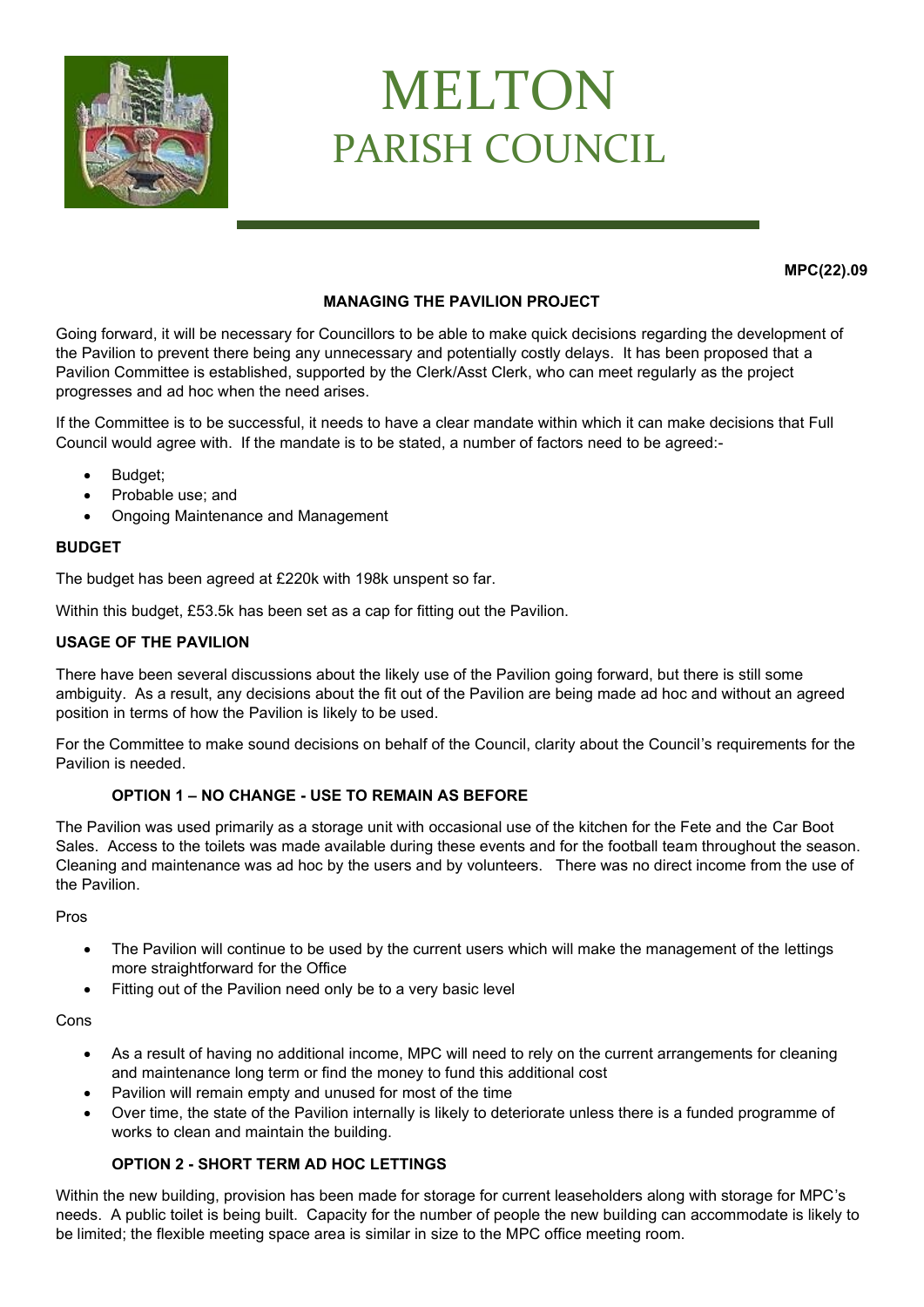Given these limitations, there is the potential to allow other local community groups to use the Pavilion on an ad hoc basis for small, discrete events. This would NOT include large parties of any kind, but might include small birthday parties for groups of younger children or knit and knatter/community group meet ups for example. Late evening bookings would also probably not be viable. Charges levied would be used to offset some of the running costs associated with cleaning and maintenance. This is similar to the business model used by the Burness Rooms.

To make the space suitable for other users, fittings would need to be of an appropriate quality to encourage bookings. Cleaning and Maintenance would be needed so that users felt they were able to use the space without having to clean it beforehand or afterwards.

WTYFC could be given storage access only and this could be the green shed rather than the Pavilion.

Pros

- This would provide MPC with an ad hoc income to offset some of the Pavilion's running costs
- This would expand the current availability of the Pavilion to other community groups
- Ad hoc bookings could be managed around the arrangements of the current users
- It might provide a point of contact for local residents to meet for a chat and companionship.

# Cons

- A system for booking the space would be needed. This will increase the work within the office in terms of managing the diary, bookings applications and managing the money. However, over time with a reduction in projects the office may have more capacity
- Bookings, by their nature, will be ad-hoc. It will, therefore, be difficult to predict the income from this arrangement
- Allowing the current users to continue to use the Pavilion as currently will incur costs as there will be a need for MPC to clean and maintain the space to an appropriate level to make sure it is ready and available for others to use.

# **OPTION 3 BLOCK BOOKINGS OR A LONGER TERM LEASE**

MPC has already been approached by a local company in terms of setting up a pop-up Café. They may simply set up their van by the Pavilion or they might use the Pavilion facilities and run it as a more permanent café. Full details are to be provided in March.

## Pros

- Income becomes established and can be predicted
- Cleaning and Maintenance of the inside becomes the responsibility of the leaseholder
- The Office will only have to make arrangements with one user rather than several
- It might provide a point of contact for local residents to meet for a chat and companionship.

Cons

- Current users would have to negotiate access to the internal toilets and the use of the kitchen with the leaseholder.
- Would limit the ability to have ad hoc bookings that could generate further income.

## **PUBLIC TOILET**

MPC has not yet agreed whether a charge will be made for the use of the public toilet. The Committee will need to know what to do in terms of planning for the necessary locks and opportunities for payment if this is agreed.

Pros

- Making a charge will mean the door can remain locked at all times unless it is activated by payment
- This will discourage anti-social behaviour taking place within the toilet
- Charges made could be used to offset the cost of cleaning and maintaining the toilets.

Cons

- Not making a charge will mean the toilets are left accessible at all times and could lead to anti-social behaviour
- Tailgating into the toilets is inevitable, but this is likely to be limited to those within the group or family
- Door could be left propped open